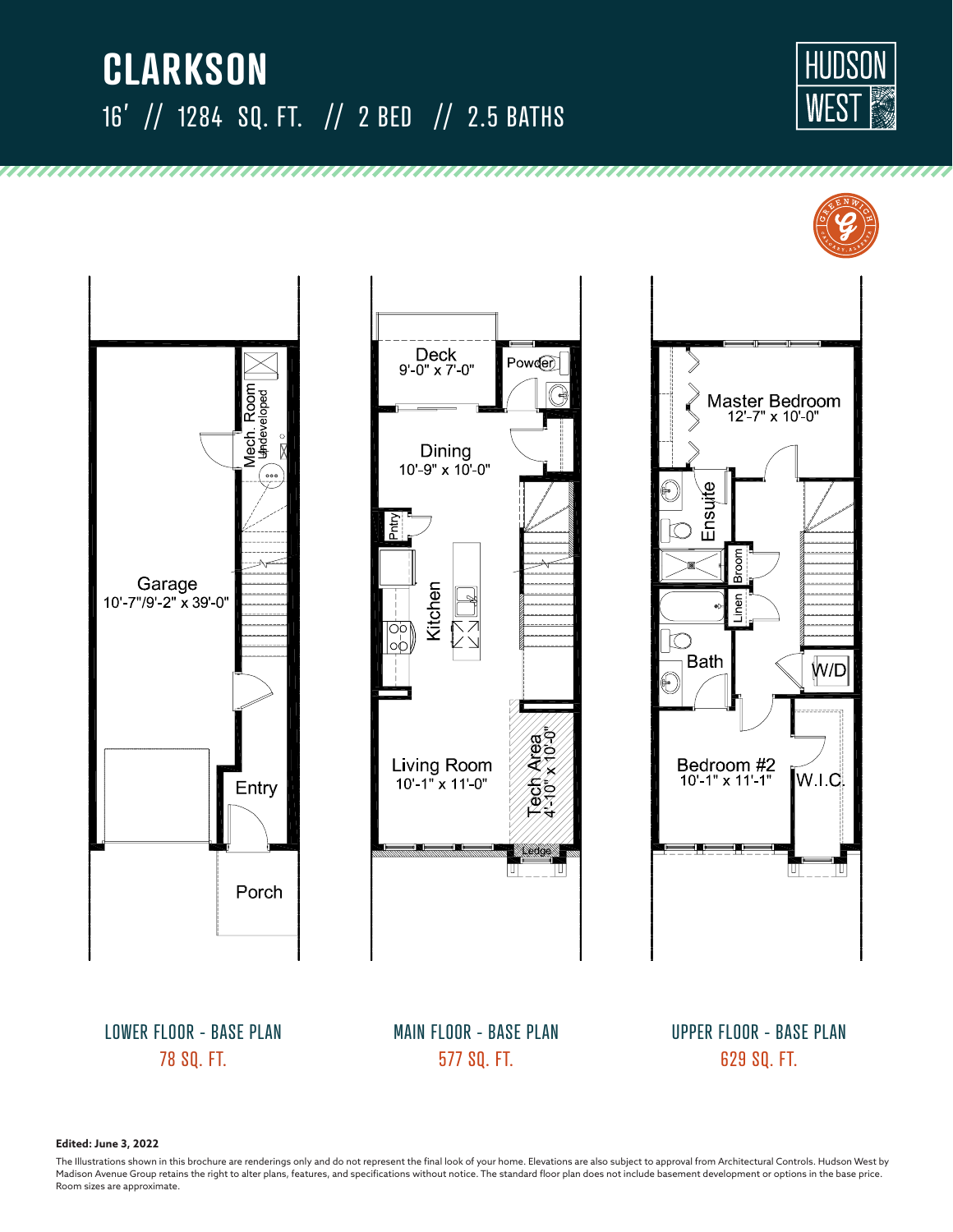## **CLARKSON** 16' // 1284 SQ. FT. // 2 BED // 2.5 BATHS **PRE–PLANNED OPTIONS**



#### MAIN FLOOR - GOURMET KITCHEN OPTION 577 SQ. FT.

LARGER ISLAND WALL OVEN/MICROWAVE HOOD FAN COOKTOP BAR FRIDGE

**Edited: June 3, 2022**

The Illustrations shown in this brochure are renderings only and do not represent the final look of your home. Elevations are also subject to approval from Architectural Controls. Hudson West by Madison Avenue Group retains the right to alter plans, features, and specifications without notice. The standard floor plan does not include basement development or options in the base price. Room sizes are approximate.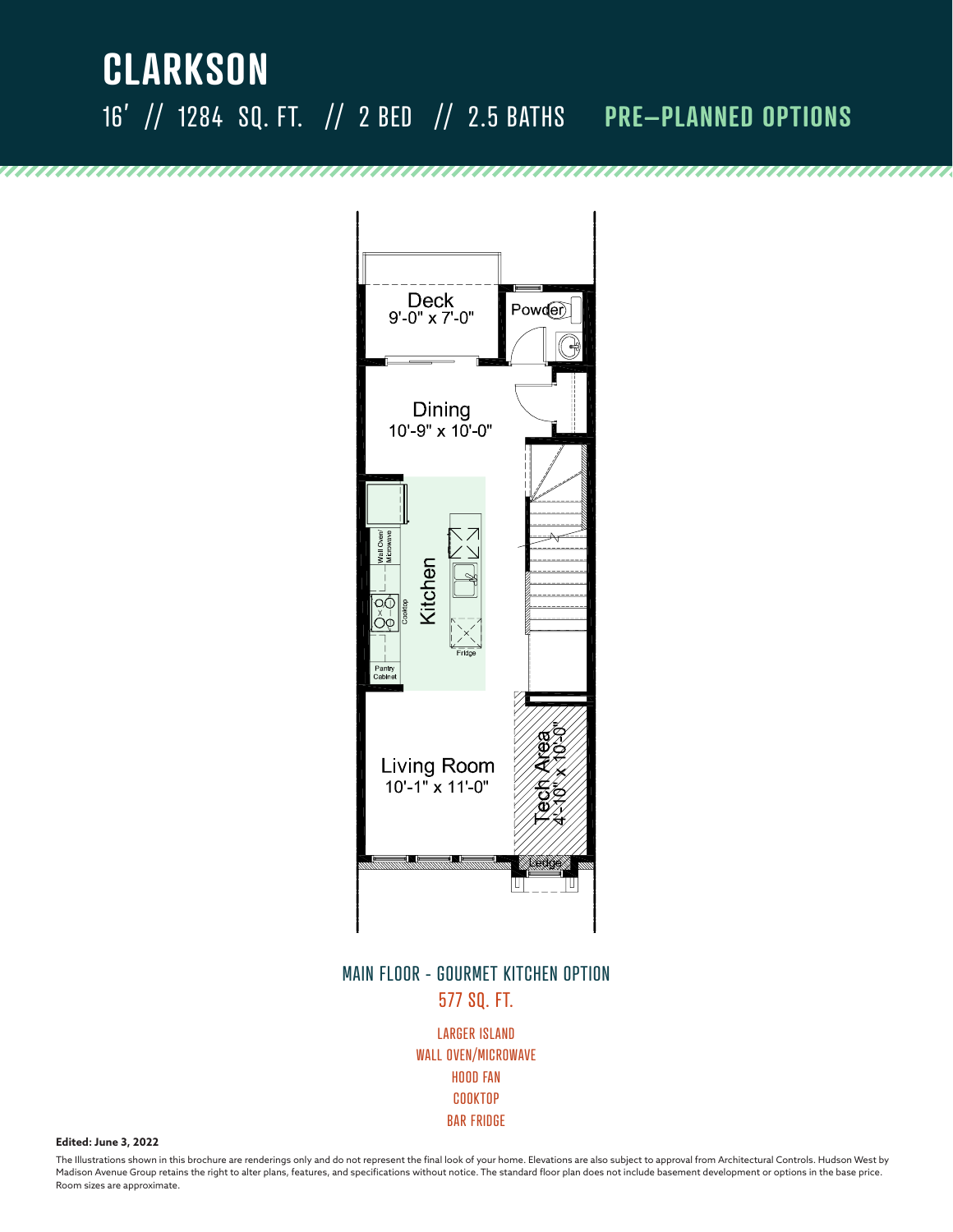## **CLARKSON** 16' // 1284 SQ. FT. // 2 BED // 2.5 BATHS **PRE–PLANNED OPTIONS**



UPPER FLOOR - TWO BEDROOM OPTION #2 629 SQ. FT.

**Edited: June 3, 2022**

,,,,,,,,,,,,,,,,,,,,,,,

The Illustrations shown in this brochure are renderings only and do not represent the final look of your home. Elevations are also subject to approval from Architectural Controls. Hudson West by Madison Avenue Group retains the right to alter plans, features, and specifications without notice. The standard floor plan does not include basement development or options in the base price. Room sizes are approximate.